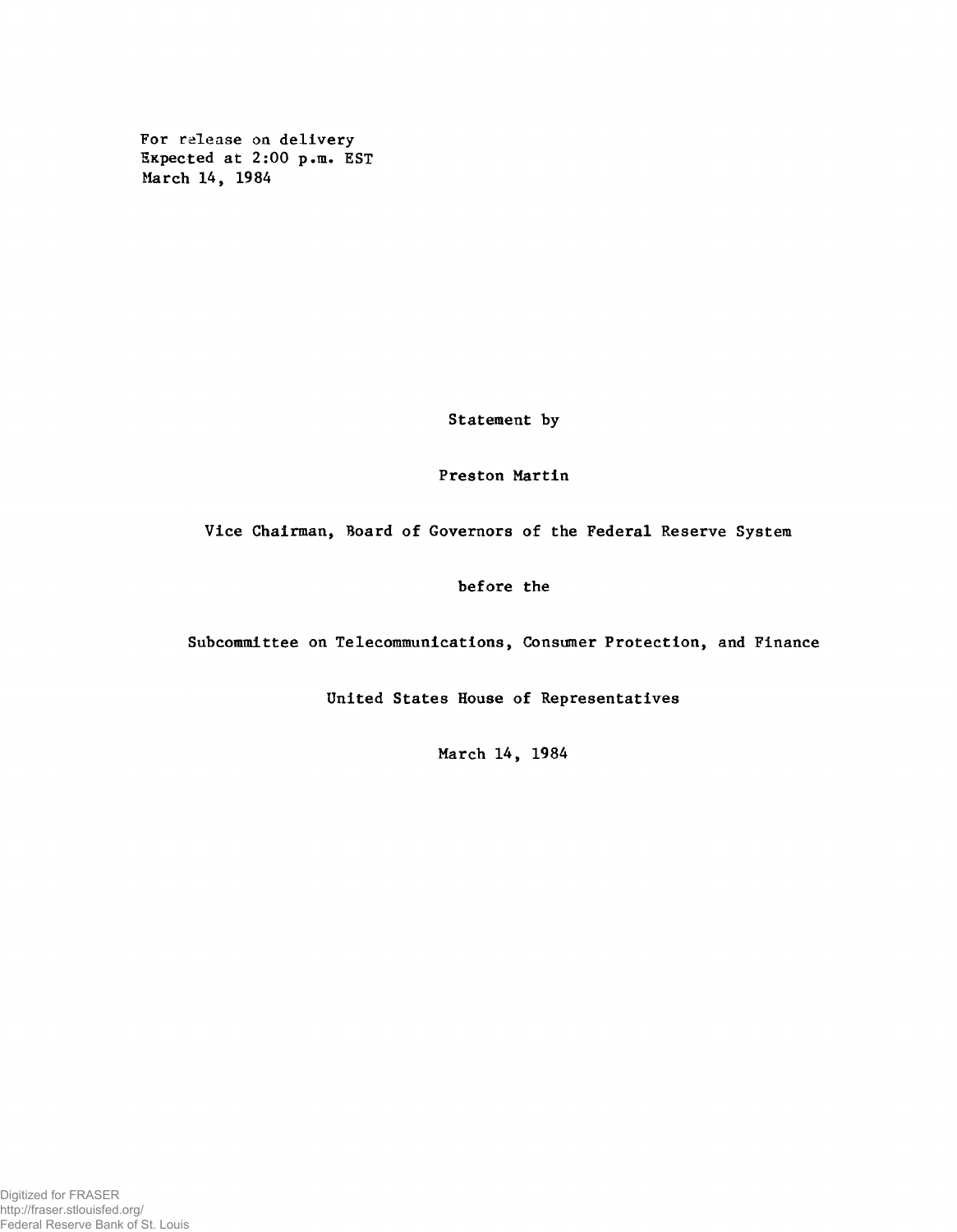**Mr. Chairman, I appreciate the opportunity to appear before this Subcommittee on behalf of the Federal Reserve Board to discuss Title I of H.R. 4557— the Secondary Mortgage Market Enhancement Act of 1983. This legislation is intended to encourage and facilitate wider participation by private institutions in the markets for mortgage-backed securities, primarily by amending federal securities laws and by preempting certain state securities and investment statutes.**

**You have indicated that your Subcommittee is concerned primarily about the implications of such measures for investor protection. You also have raised questions about the impact of the proposed legislation on the sectoral allocation of capital and on the performance of the economy as a whole. After briefly reviewing the status of the markets for private mortgagebacked securities, I will turn to the issues of investor protection and economic impact raised by the legislation under consideration. Let me say at the outset, however, that your emphasis on investor protection is well placed. It is a vital public policy concern that the emerging market for private mortagebacked securities be subject to adequate degrees of federal supervision and regulation. Abuses early in the game not only could compromise the interests of individual investors but also could seriously undermine the process of development of this market.**

**Mortgage securities markets, of course, have been an important component of the housing finance system during the past decade. Furthermore, the need for such markets is likely to increase in the future, particularly if thrift institutions utilize the expanded asset powers recently provided to them by law and regulation. To better match the duration and interest rate sensitivity of assets with liabilities, thrifts and other mortgage originators** *w ith* **predominantly short-term debts may move more and more long-term mortgages**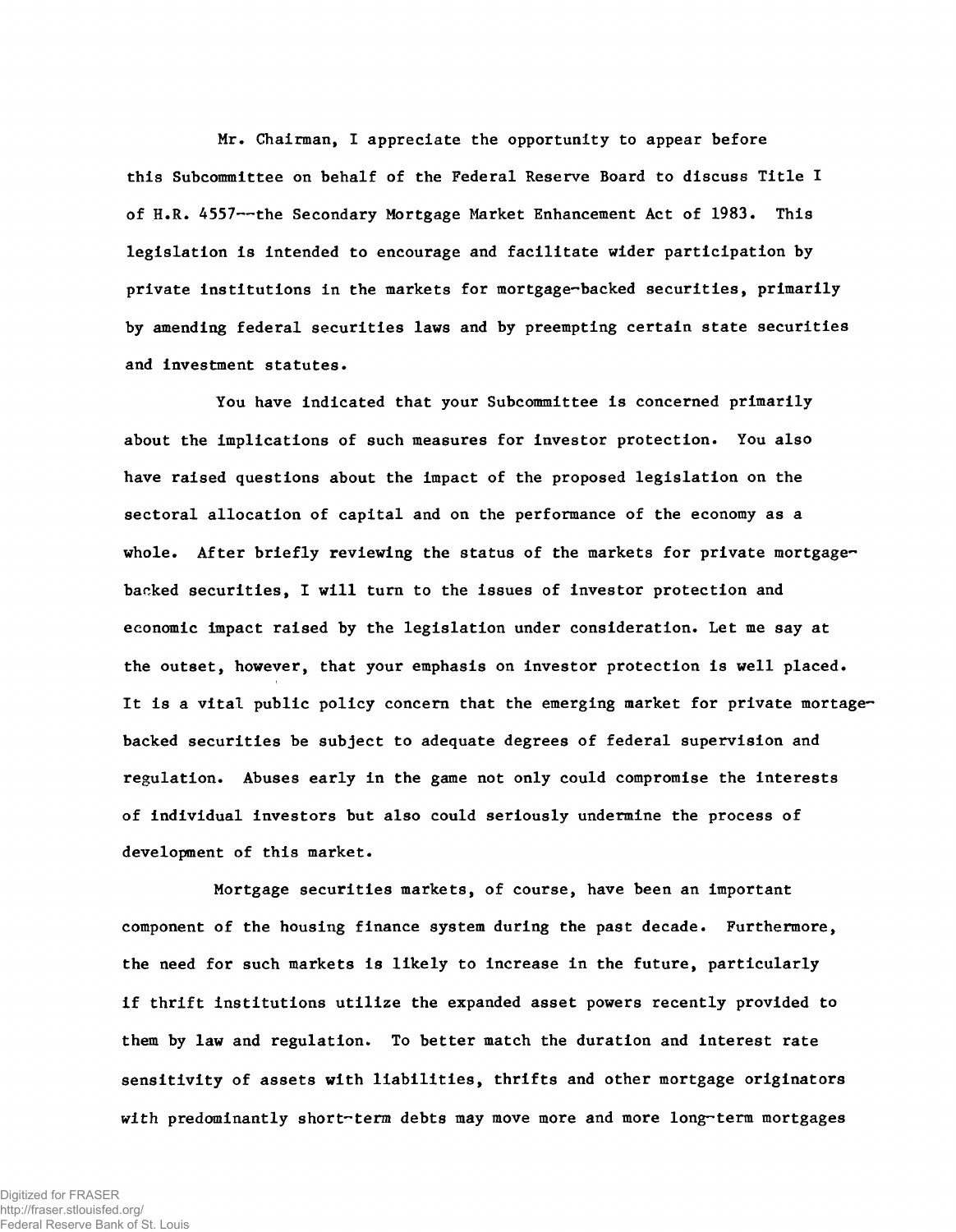**to investors through the secondary markets. Mortgage pass-through securities, which represent ownership interests in pools of residential loans, can be the most efficient secondary market instruments to accomplish this type of shift.**

**Since the early 1970s, the thrust of public policy has been to** encourage development and growth of markets for mortgage pass-through securi**ties guaranteed by federal agencies and federally sponsored enterprises. By the end of last year, outstanding pass-through securities guaranteed by the Government National Mortgage Association (GNMA), the Federal Home Loan Mortgage Corporation (FHLMC), or the Federal National Mortgage Association (FNMA) totaled \$243 billion— equivalent to nearly a fifth of all residential mortgage debt outstanding.**

**By contrast, development of markets for fully private mortgage passthrough securities— that is, securities without federal sponsorship issued against pools of conventional loans— has been quite modest. While a fair number of banks, thrift institutions, mortgage companies, insurance companies** and so-called conduit organizations have issued private pass-throughs, avail**able estimates suggest that the total amount outstanding is only about \$10 billion. To date, private institutions have been successful mainly in the market space left by FNMA and FHLMC. Most issues have been private placements tailored to the needs or preferences of individual investors or public offerings issued against pools of those mortgage loans that are individually larger in amount than those which may be purchased by the federally sponsored enterprises under limits established by Congress.**

**Private pass-through securities generally have been unable to compete, head to head, against those issued and/or guaranteed by federal agencies and federally sponsored enterprises, largely because of the market benefits enjoyed by these federally related entities. But development of the private market also has been hampered by state and federal laws and regulations that have**

**- 2-**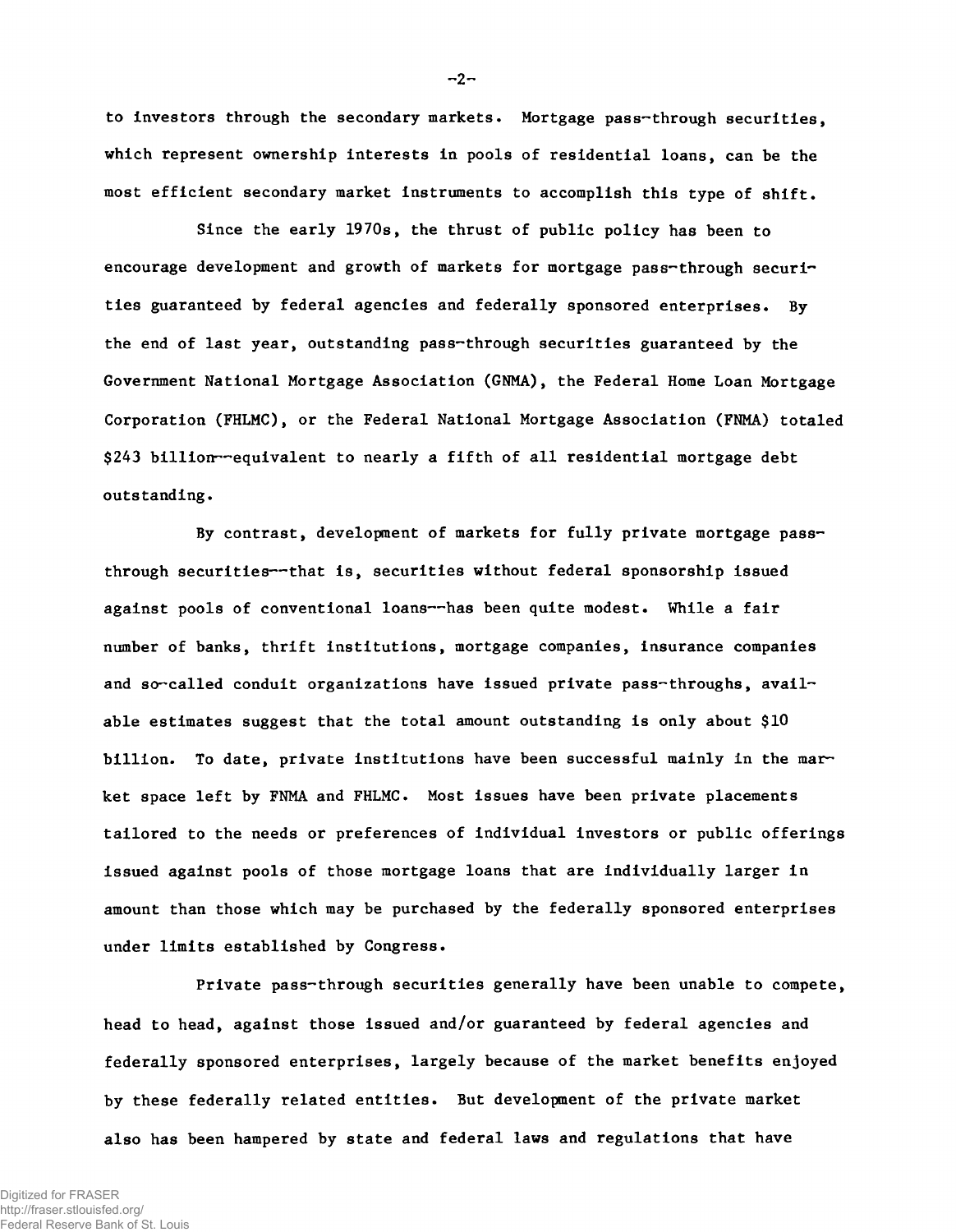**increased the cost of issuing private securities or have constrained invest**ment in private pass-throughs by various types of institutions. The President's **Commission on Housing, on which I served as a member before being appointed to the Federal Reserve Board, identified a host of legal and regulatory impediments in its 1982 report.**

**The Federal Reserve Board traditionally supports measures that promise to improve the efficiency of private financial markets. In this case, we believe that changes in laws and regulations that encourage a broadening of the mortgage pass-through securities markets through more extensive involvement of the private sector would constitute sound public policy, so long as other legitimate public policy objectives are not compromised in the process. It certainly seems appropriate to adjust laws and regulations that have disadvantaged the competitive position of private mortgage securities in our financial markets with inadvertent or unintended constraints and obstacles. Indeed, some technical problems have been caused by state or federal statutes or regulations written long before mortgage-backed securities were a significant market factor, and some impediments have arisen because of inadequate understanding of the unique nature of these securities.**

**Some of these types of technical constraints recently have been alleviated by regulatory changes at the federal level. For example, last year the Securities and Exchange Commission tailored some of its registration and disclosure requirements to the special characteristics of private mortgage pass-through securities, recognizing the need for both shelf registration procedures and sales of these securities on a "blind pool" basis. At the Federal Reserve Board, we have amended Regulation T— which governs margin credit extended by brokers and dealers for the purpose of purchasing or carrying securities— to specify that private mortgage-backed securities are**

**- 3-**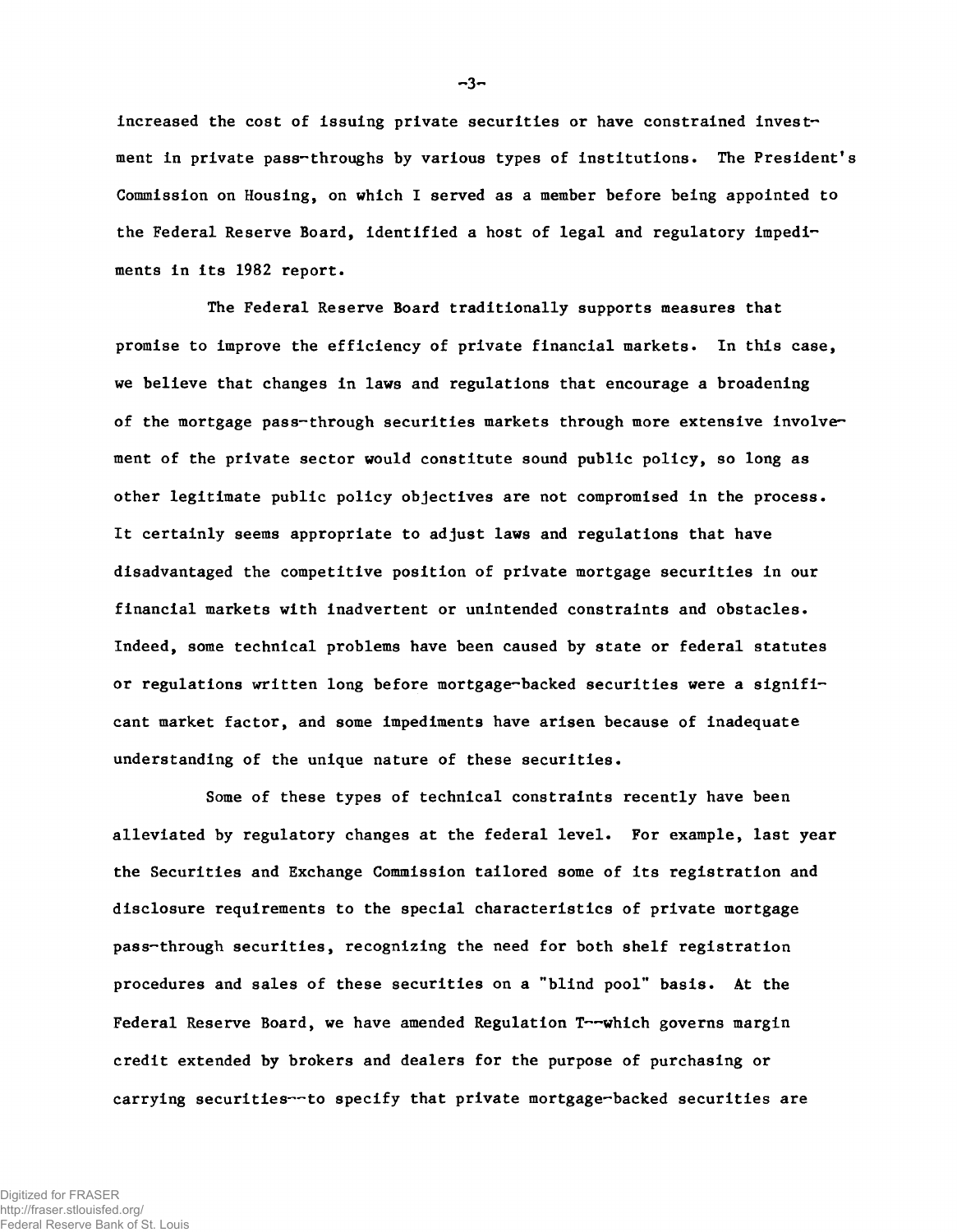**eligible collateral for such credit. We also have tailored the Regulation T criterion to fit special features of the mortgage instruments— that is, the amortizing or depreciating nature of mortgage securities.**

**Some components of Title I of H.R. 4557 also constitute technical amendments designed to accommodate properly private mortgage securities. Sec. 108, which would require the Securities and Exchange Commission to provide a permanent procedure for the delayed or continuous registration of private mortgage-backed securities, falls into this category. These types of registration procedures, which are vital to the success of a public market in mortgage securities, currently are available under an administrative rule of the Commission. A legislative mandate to the SEC would remove any market uncertainty over the future of these flexible registration procedures.**

**The removal of statutory limitations on investment in mortgage passthrough securities by federally chartered financial institutions, leaving it up to the regulators to specify investment limits as well as factors relating to the diversity of underlying mortgage pools, is another appropriate technical adjustment (Sec. 106). The current law for national banks, for example, limits investment in the securities of any one issuer to a percentage of unimpaired capital stock and surplus and, in effect, treats private mortgage pass-through securities as obligations of the issuer rather than as shares in pools of loans constituting the obligations of many mortgage borrowers. The current treatment for banks is a good example of law that does not properly accommodate the true nature of mortgage pass-through securities.**

**I understand that this Subcommittee is concerned that some of the provisions of Title I of H.R. 4557 may go beyond technical adjustments to law and regulation. Any provisions that involve tradeoffs of policy objectives, of course, need to be considered carefully. As a general principle, caution**

**-4-**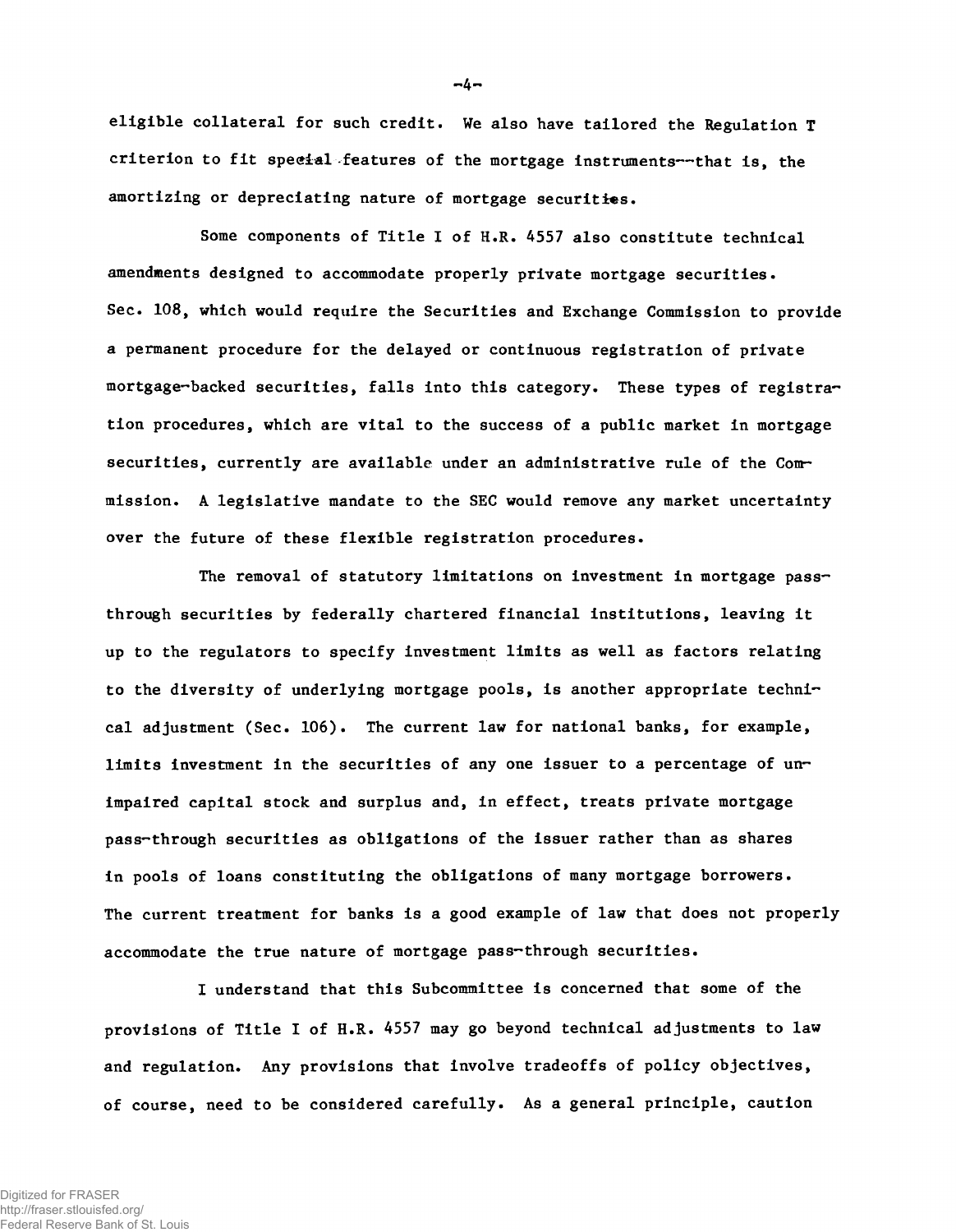**should be exercised whenever federal or state laws that were intended to protect savers, investors or financial institutions are amended, or preempted, in order to further the development of a particular market. Several provisions of the proposed legislation raise issues along these lines: the exemption of public offerings of private mortgage-backed securities from federal registration and disclosure requirements; the federal preemption of state legal-investment and blue-sky laws applicable to private mortgage-backed securities; and the provisions that seek to facilitate development of forward-delivery markets for such securities by amending federal laws relating to the extension of margin credit by securities brokers or dealers.**

**The proposed exemption from securities registration requirements (Sec. 101)— applicable only to large sales (those over \$250,000) of "investment grade" mortgage-backed securities (those rated in one of the top four categories by a nationally recognized statistical rating organization) by financial institutions to investors for their own accounts— generally appears to be a desirable extension of the current transactional exemption for mortgages and mortgage participations contained in federal securities law. Such large transactions presumably involve investors with a high level of sophistication and thus do not require all of the normal investor protections provided by the 1933 Act.**

**The Congress, however, should recognize the implications of several aspects of the proposed exemption. First, reliance would be placed upon private rating organizations to set market standards. There is no assurance that these organizations will retain their current rating schemes or will not adjust their rating categories in a manner inconsistent with the risk levels anticipated by Congress. Second, the exemption would be extended to all HUD-approved mortgagees, including mortgage companies that are not subject to**

 $-5-$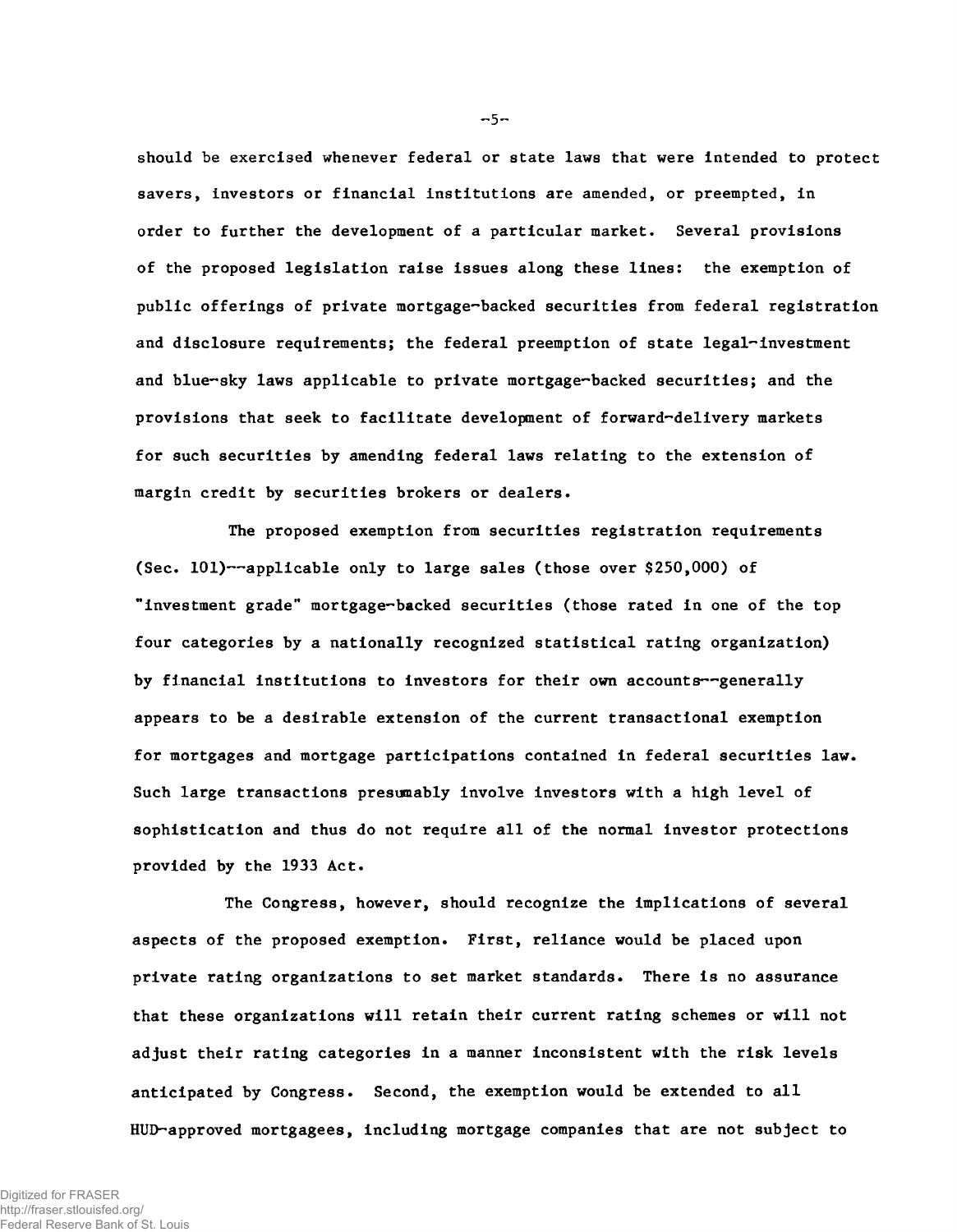**the same levels of supervision, regulation and examination applicable to depository institutions. These factors raise questions about two important aspects of consumer protection in the private market for pass-through securities: adequate information about the quality of mortgages in the underlying pools, and adequate assurance of performance by the issuer/servicer over the life of the pass-through security. It may be appropriate to design a simplified, special-purpose set of SEC registration requirements for the types of transactions envisioned in Sec. 101, specifying pertinent characteristics of the pooled mortgages as well as the responsibilities of the issuer/servicer.**

**Federal preemption of state blue-sky and legal-investment laws for investment grade mortgage-backed securities (Sec. 107) raises further questions about investor protection as well as about the interests of savers in state-chartered depository institutions, life insurance companies and pension funds. "Investment grade" is not a particularly strict standard and, in fact, most public offerings of private mortgage pass-through securities have been rated in the top two categories. It may be questionable public policy to require the states to treat all mortgage-backed securities rated in the top four categories by any nationally recognized rating organization as if they were Treasury or federal agency securities, even though the proposed legislation would give the states three years to opt out of the federal preemption. Some states eventually may feel that it is appropriate to apply more stringent legal investment standards than federal law would permit or to require more complete disclosure with respect to the character of the underlying mortgage pools. Thus, it may be preferable to allow the states an unlimited amount of time to override federal preemption of their blue-sky and legal-investment statutes rather than to incorporate private rating service standards in federal law and to set a time limit on the state override.**

Digitized for FRASER http://fraser.stlouisfed.org/ Federal Reserve Bank of St. Louis  $-6-$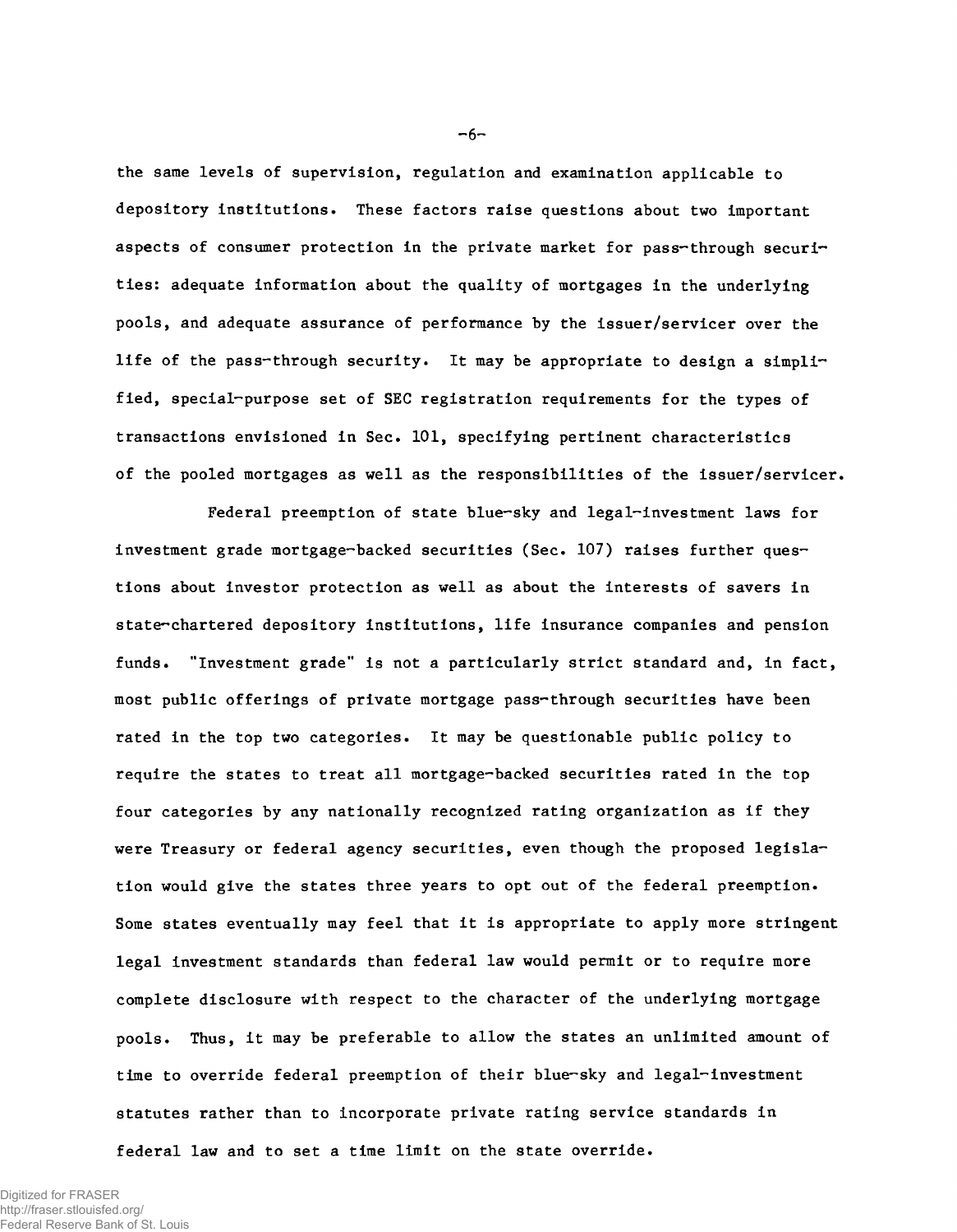**The provisions that would facilitate development of forwarddelivery markets in private mortgage-backed securities, by specifying that contracts made by brokers and dealers for delayed delivery of such securities (within 180 days) do not involve extensions of credit subject to margin limitations (Sec. 103-105), appear to constitute sound public policy. Forward delivery arrangements currently are an integral part of the markets for federally related mortgage pass-through securities, and such arrangements clearly are essential to the success of private markets. Furthermore, under these provisions both the Federal Reserve Board and the Securities and Exchange Commission would have the authority to institute remedial measures if the need should arise, by shortening the forward-delivery period. The SEC also would retain its regulatory authority over self-regulatory broker-dealer organizations to ensure that these organizations maintain adequate margin deposit rules for forward contracts in private mortgage-backed securities. And, of course, the SEC would retain authority to establish minimum net capital requirements that reflect a broker-dealer1 s exposure in the forward trading market. These types of controls should prevent repetition of some of the problems that arose in the unregulated forward market for GNMA-guaranteed securities several years ago.**

**The potential impact of the package of measures contained in Title I on the allocation of capital between the housing sector and other sectors of the economy, and on the growth of the economy as a whole, is difficult to judge in quantitative terms. It seems safe to say, however, that changes in law that reduce the costs of issuing private mortgage pass-through securities or enhance the attractiveness of these securities to investors should translate into lower costs of mortgage credit for the ultimate borrowers whose loans are in the pools behind the securities. Thus, enactment of Title I should**

 $-7-$